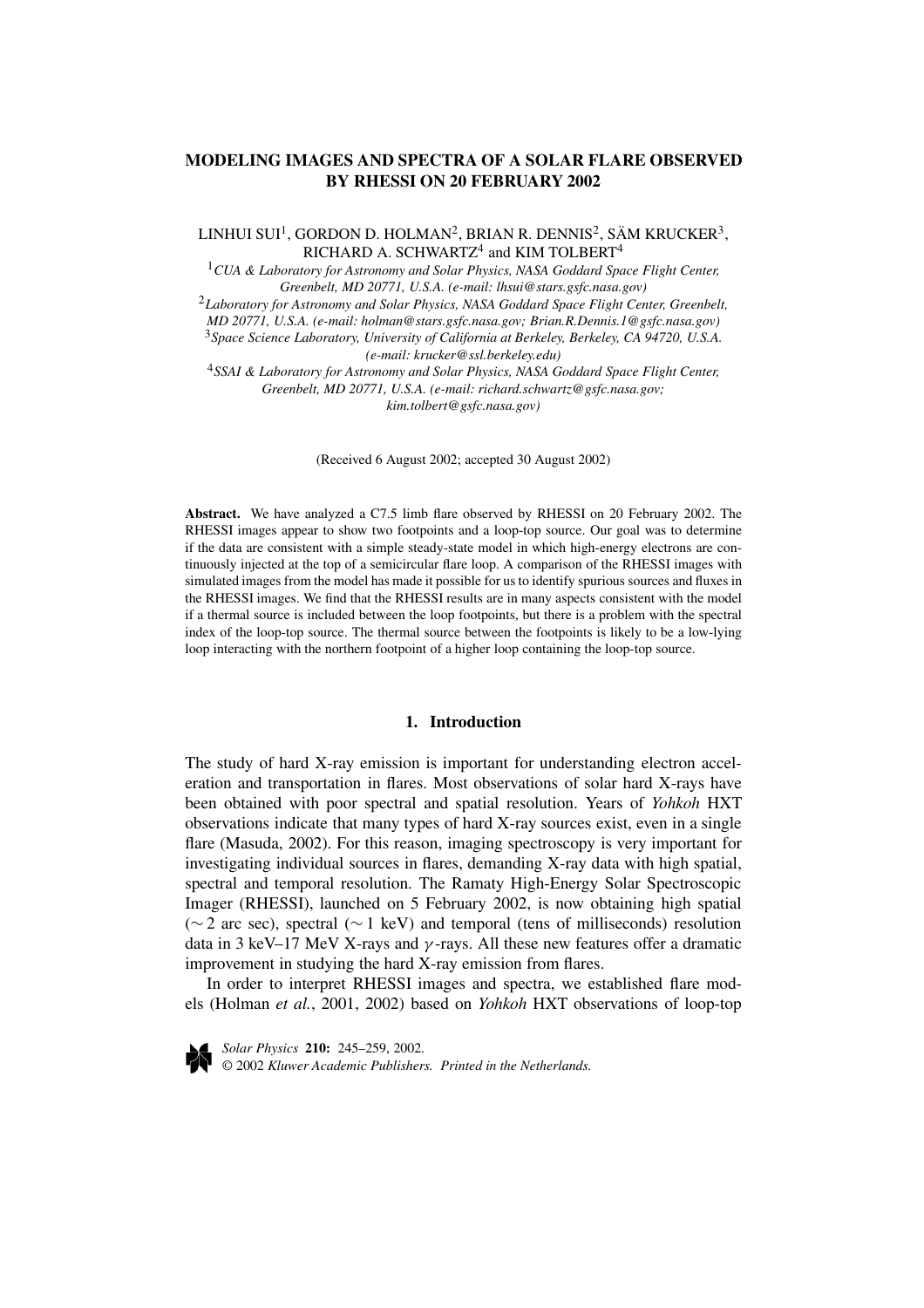

*Figure 1.* RHESSI light curves in four energy bands. The count rate (4-s time integration) is summed over detectors 1 through 9, excluding detectors 2 and 7. For clarity, we have scaled the count rates by 5.0 (6–12 keV), 1.5 (12–25 keV), 1.0 (25–50 keV), and 1.0 (50–100 keV). The two *vertical lines* show the integration time interval for the RHESSI images and spectra in this paper.

sources (Masuda, 1994). We apply one of these models to a flare observed by RHESSI on 20 February 2002. We first compute model images with flare parameters derived from the observational data. We then obtain simulated RHESSI images and spectra using the computed model images as input. Finally, we compare the simulated images and spectra with RHESSI results. This method not only tests our model, but enables us to test the RHESSI imaging software as well.

### **2. Observational Results and Data Analysis**

On 20 February 2002, RHESSI observed a C7.5 flare in NOAA active region 9825, located near the northwest limb of the Sun at N16 W80. The GOES-8 soft X-ray flare started at 11:02 UT and ended at 11:12 UT. The RHESSI hard X-ray peak time was at 11:06:20 UT, as shown in Figure 1.

The spatially integrated and background-subtracted photon spectrum at the time of the hard X-ray peak, 11:06:10–11:06:24 UT (see Figure 1), is shown in Figure 2. This spectrum was obtained using the RHESSI spectral executive (SPEX) software (see Smith *et al.*, 2002). We have integrated a program into SPEX that computes the thick-target bremsstrahlung flux spectrum from a single or a double power-law distribution of electrons. The photon spectrum in Figure 2 was obtained by fitting the RHESSI count data to the bremsstrahlung spectrum from an isothermal plasma plus a double power-law electron distribution.

The background varied with time during this flare. It was subtracted from the flare data by obtaining a linear fit to measurements of the background flux before and after the flare. Below 100 keV uncertainties in the fluxes resulting from the background subtraction are less than 20%.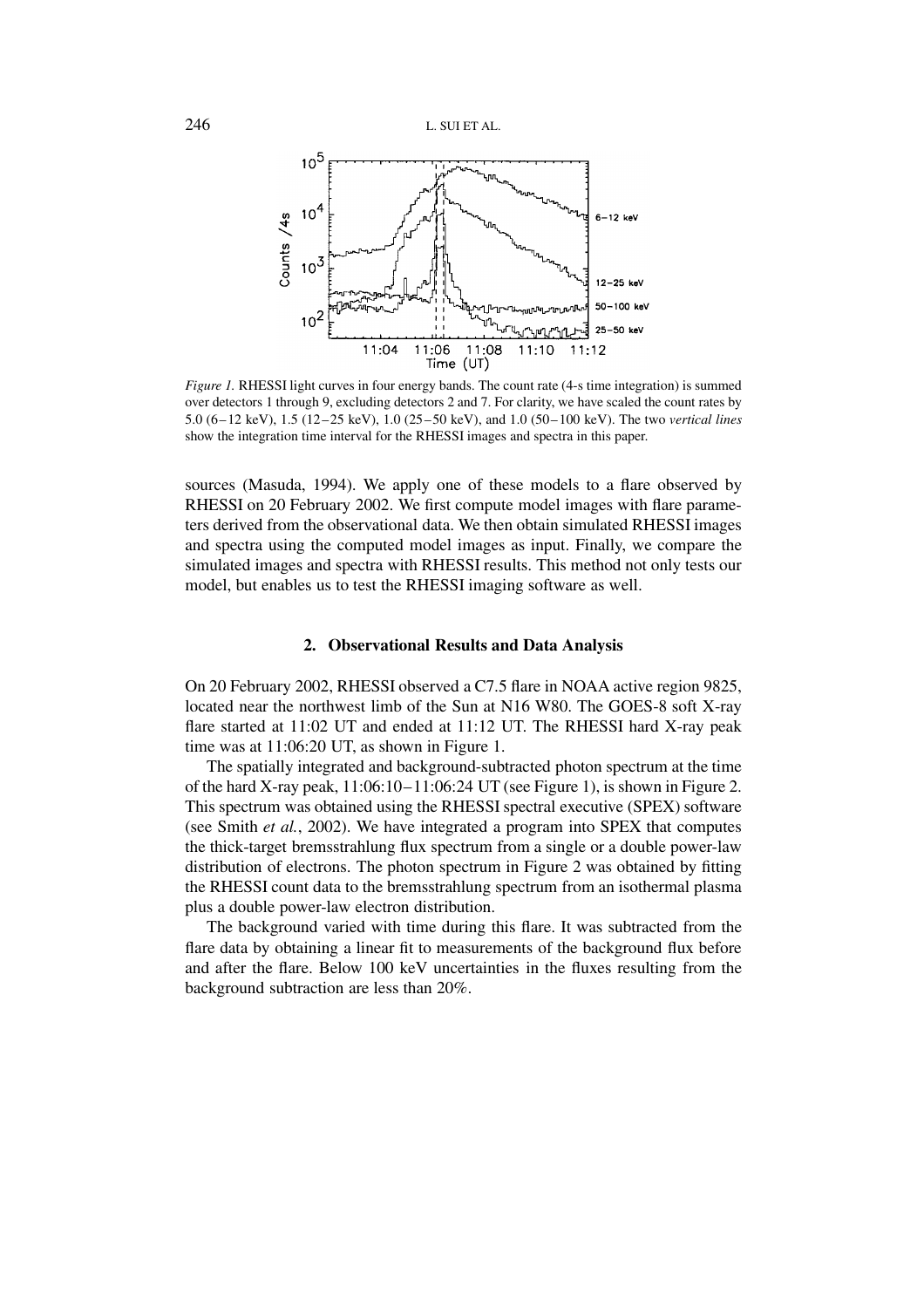

*Figure 2.* RHESSI spatially integrated, background-subtracted photon spectrum for the time interval 11:06:10–11:06:24 UT, the same as that for all RHESSI images shown later. The bremsstrahlung spectrum from an isothermal plasma plus a double power-law electron distribution (both shown separately on the plot, in addition to the total spectrum) were fit to the RHESSI count data to obtain this spectrum.

The RHESSI thin shutters were in the field of view of the detectors for this event. When the thin shutters are in, the effective area of the detectors drops rapidly as the photon energy falls below 10 keV. The current uncertainty in the correction factor is large at these energies, so fluxes below 10 keV were not included for spectral fitting. The X-ray background flux becomes significant at photon energies above 100 keV, so fluxes at energies above 100 keV were also not included.

The emission measure and temperature determined from our fit to the spatially integrated RHESSI spectrum in Figure 2 are  $2 \times 10^{48}$  cm<sup>-3</sup> and 15 MK, respectively. We obtained an emission measure and temperature from the GOES-8 soft X-rays data at 11:06:20 UT of  $3 \times 10^{48}$  cm<sup>-3</sup> and 14 MK. These were determined using the program GOES\_TEM.PRO in the Solar Software Tree, which was developed from the concepts of Garcia (1994) and Thomas, Crannell, and Starr (1985). The GOES-8 results are consistent with those from our spectral fit to the RHESSI data.

We have found several functions that provide a good fit to the non-thermal part of the spatially integrated spectrum. The double power-law fit to the photon spectrum included with SPEX gives a spectral index of −3*.*3 below 56 keV and −4*.*3 above 56 keV. The normalization of the double power-law fit is 0.6 photons  $s^{-1}$  cm<sup>-2</sup> keV<sup>-1</sup> at 50 keV. We have verified the existence of this break in the photon spectrum by analyzing the data from each individual detector.

The fit shown in Figure 2 is the bremsstrahlung spectrum from a double powerlaw electron density distribution. This gives a power-law index for the electron distribution of −4*.*4 below 100 keV and −5*.*5 at higher energies. With a low-energy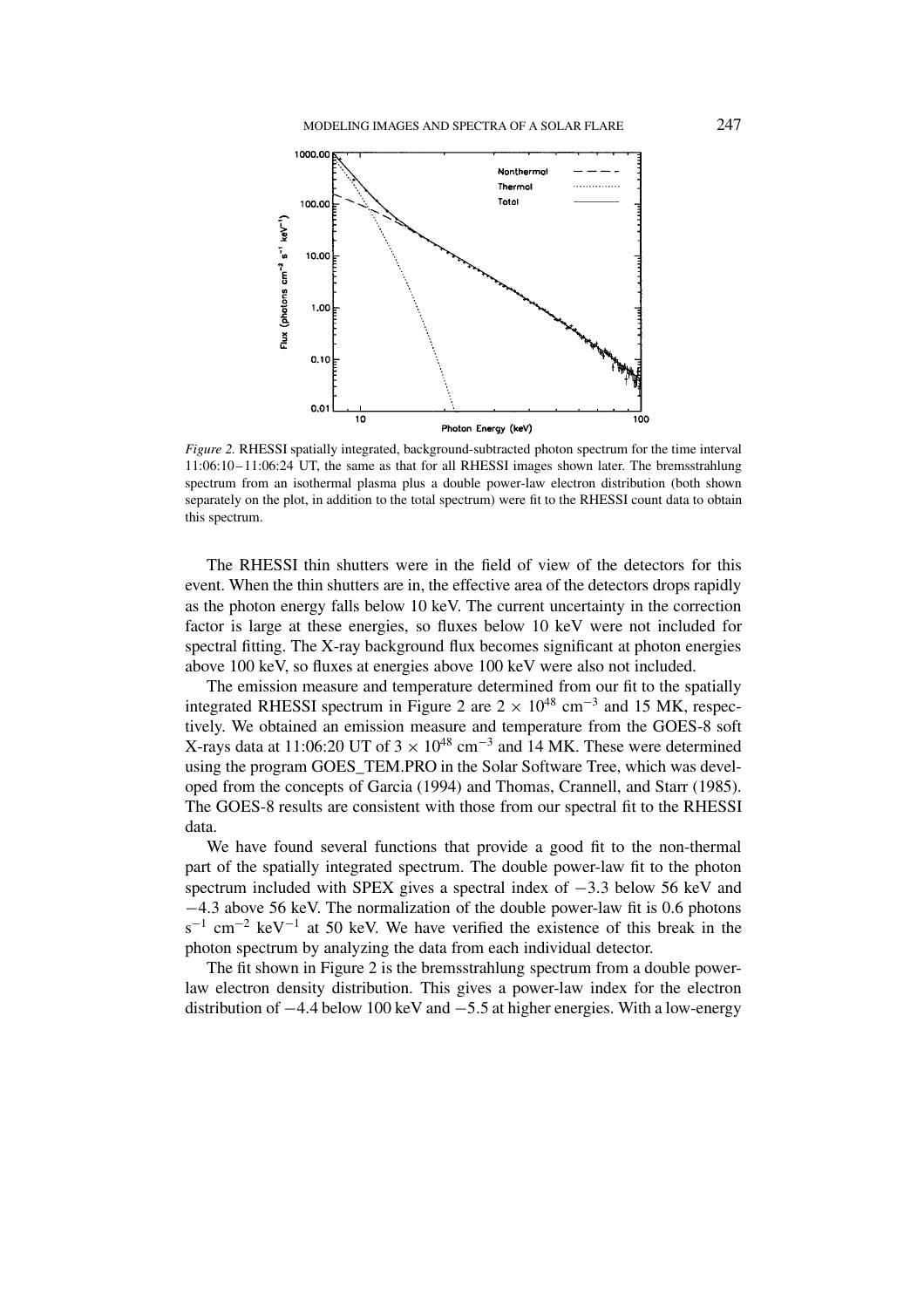

*Figure 3.* Images obtained with the MEM-Sato algorithm. The time interval is 11:06:10– 11:06:24 UT. The contour levels are 0.08, 0.2, 0.3, 0.7. The contour levels are normalized to the peak flux of each image. The *smooth line* shows the location of the solar limb. The three *boxes* indicate the pixels that were summed to obtain the footpoint and loop-top spectra in Figure 5.

cutoff in the distribution at 15 keV, the normalization gives the total supra-thermal electron density times source area to be  $nA = 4.6 \times 10^{25}$  electrons cm<sup>-1</sup>. The lowenergy cutoff was chosen to be 15 keV because this minimizes the total number of supra-thermal electrons while still providing a good fit to the photon spectrum. The bremsstrahlung from a single power-law density distribution with a high-energy cutoff also provides a good fit to the data. This gives a power-law index of −4*.*5 and a high-energy cutoff of 224 keV. The value of *nA* is the same as before.

A single power-law electron distribution with a low-energy cutoff at 47 keV also provides an acceptable fit to the spectrum. The power-law index is −5*.*3 and  $nA = 1.24 \times 10^{24}$  electrons cm<sup>-1</sup>. But this fit requires a much higher temperature for the thermal plasma, 40 MK, with an emission measure of  $4.6 \times 10^{46}$  cm<sup>-3</sup>. Since this temperature and emission measure do not correspond to the results from GOES, this case will not be pursued further here, but will be explored in future work.

RHESSI images (see Hurford *et al.*, 2002) in six energy bands at the time of the hard X-ray spike are plotted in Figures 3 and 4. Each image is  $64 \times 64$  arc sec in size. At the time of this analysis, the relative alignment was not known for collimators 1 and 2, so the spatial resolution of the images is limited to 7 arc sec. Collimator 9 was also not included, since all source structure was well below 180 arc sec in extent.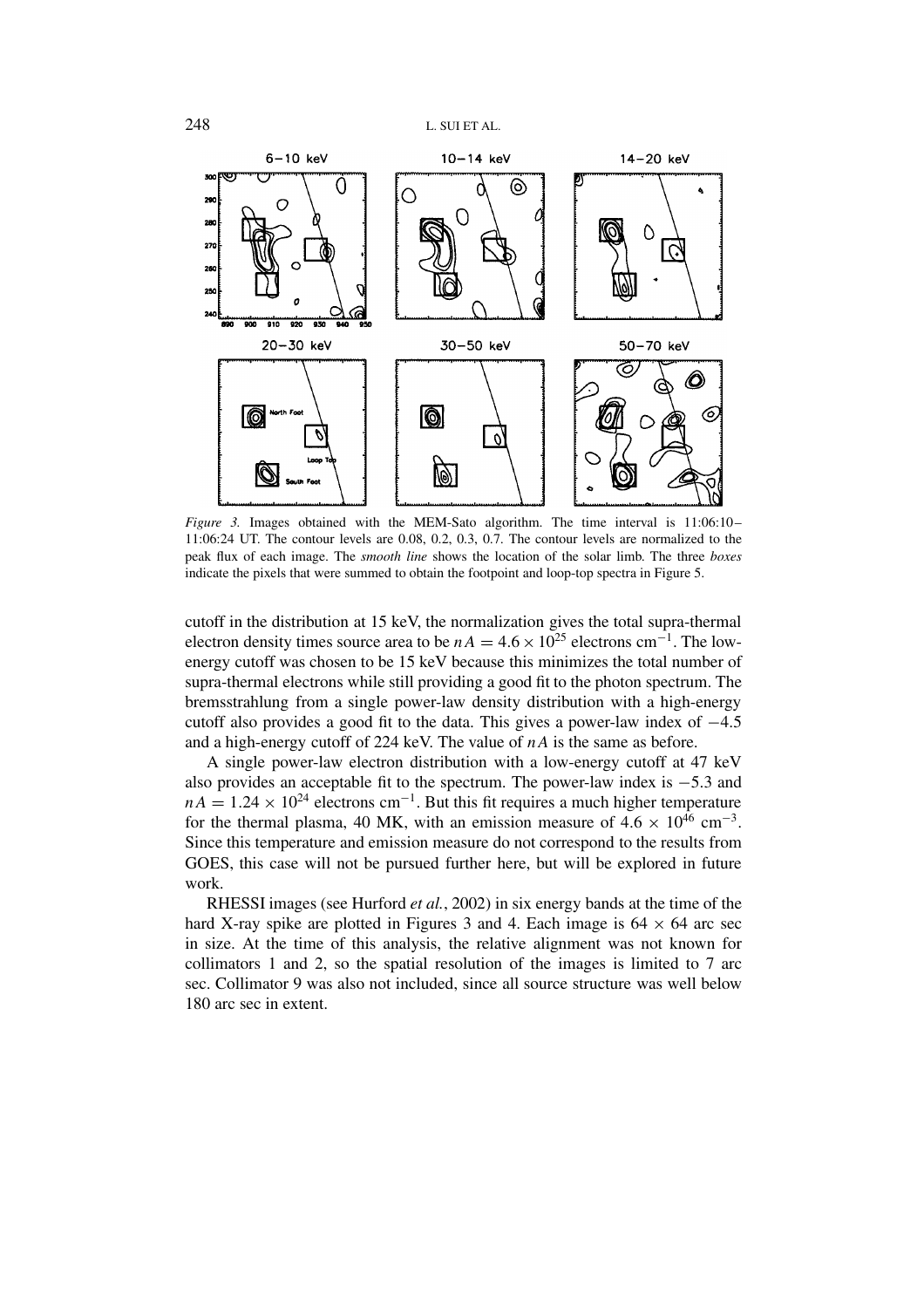MODELING IMAGES AND SPECTRA OF A SOLAR FLARE 249



*Figure 4.* Images obtained with the CLEAN algorithm. All other aspects are the same as in Figure 3.

In order to check the reliability of different image reconstruction algorithms, images using both the Maximum Entropy (MEM-Sato – Figure 3) and the CLEAN (Figure 4) reconstruction techniques were obtained. MEM-Sato is an image reconstruction algorithm utilizing the maximum entropy method (MEM) described by Sato, Kosugi, and Makishima (1999), modified for RHESSI. The clean algorithm is an iterative procedure that takes the dirty map, made using back projection (Hurford *et al.*, 2002), finds the brightest pixel, and uses some fraction of its intensity and point spread function to subtract side lobes from the dirty map. This process is then repeated until the brightest pixel is negative, or a maximum number of iterations has been reached. The CLEAN and MEM-Sato images agree with each other in coarse structure. In the low-energy band (6–10 keV), the images show a single source which lies between the two footpoints observed at higher energies. This is identified to be a thermal source with a temperature of 15 MK. In the 10– 14 keV band, the images show the thermal source and a possible loop-top source. In the energy bands between 14 keV and 50 keV, the images show two separate footpoints and the loop-top source. In the 50–70 keV band the loop-top source is not present in the images. The quality of the images in this energy band is marginal, however, because of the low count rate.

In order to obtain the spectral characteristics of the footpoints and loop top, we integrated the flux within an 8 arc sec  $\times$  8 arc sec box around each of the two footpoints and the loop top (see Figures 3 and 4). This box size was chosen to encompass the total emission from each feature.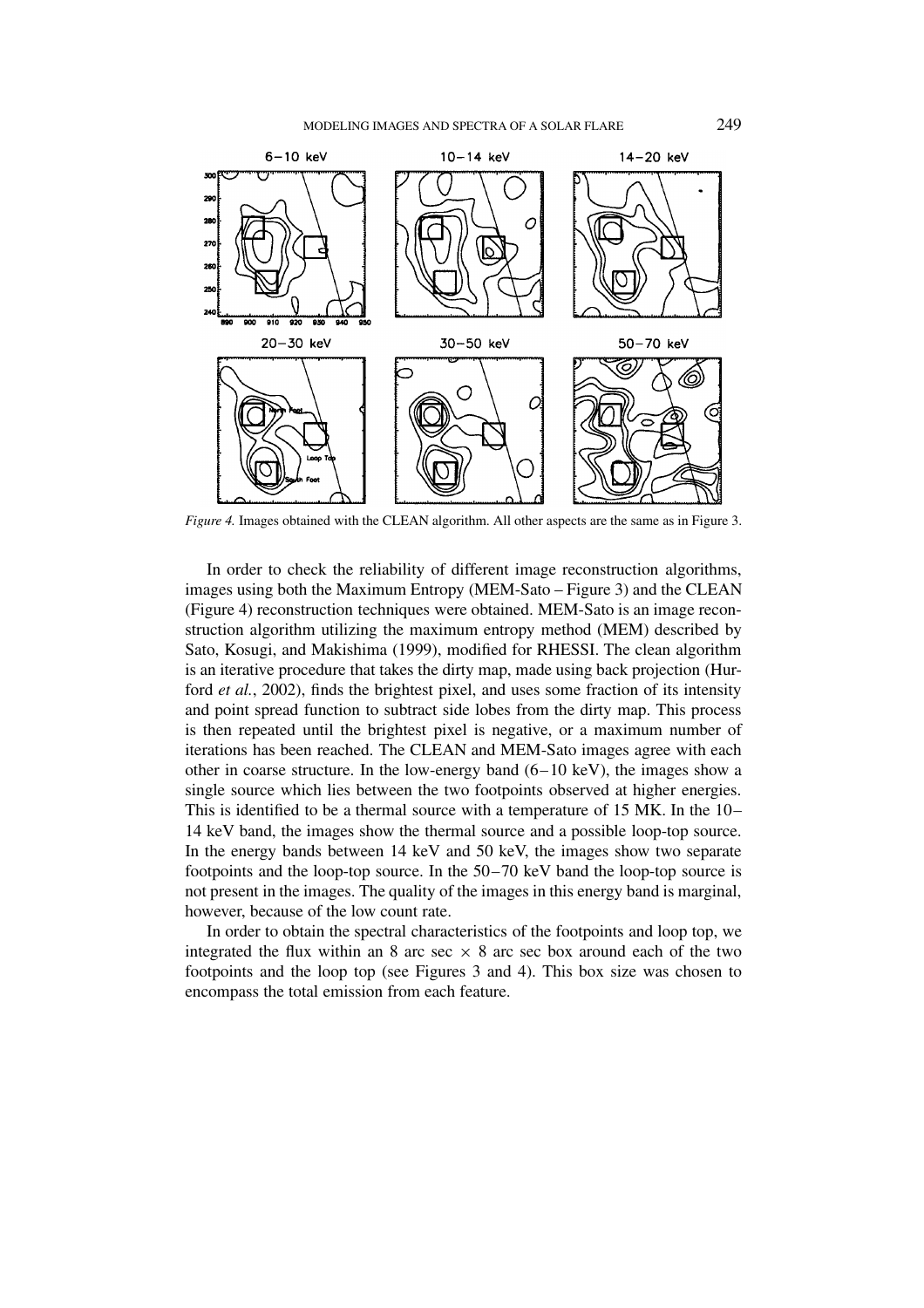

*Figure 5.* Spectra for the north footpoint (*left panel*) and loop top (*right panel*). The horizontal bars marked with an 'x' are from the CLEAN images shown in Figure 4. The bars marked with a diamond are from the model images reconstructed with CLEAN (Figure 9). The time interval is the same as that for Figures 3 and 4.

We found the results from MEM-Sato and CLEAN to be similar. Spectra of the footpoints (left panel) and the loop top (right panel) obtained from the CLEAN maps are shown in Figure 5. Since the two footpoints have similar spectra, we just plot the north footpoint and the loop-top source. The results from the data are shown as horizontal bars marked with an 'x'. The width of the bar indicates the width of the energy band. The bars marked with diamonds are from the flare model (see Section 4 below).

The immediately apparent result from these spectra is that the loop-top spectrum is softer than the footpoint spectra. A rough power-law fit to these spectra gives a spectral index of −3 for the footpoints and −4 for the loop top. This difference of one in spectral index is consistent with a recent statistical analysis of limb flares observed by *Yohkoh* (Petrosian, Donaghy, and McTiernan, 2002). At 6–10 keV, the flux from the north footpoint is higher than the extrapolated power law. This is because the thermal source between the footpoints is closer to the north footpoint, and the thermal source contributes to the flux from the north footpoint in this energy band. Since the loop-top source does not appear in the images at 50–70 keV, the spectral fitting does not include this energy band.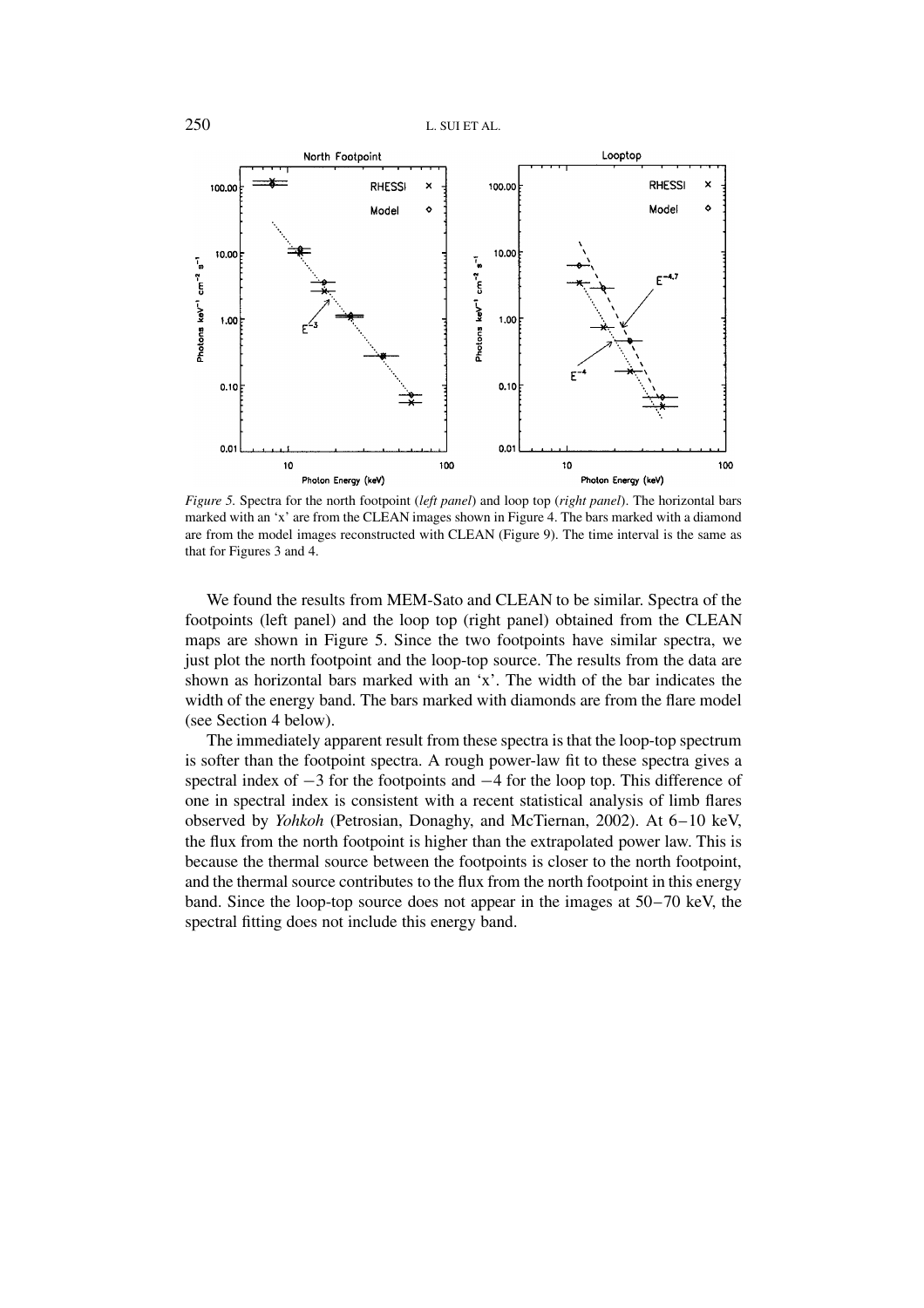### **3. Flare Model**

In the model, we assume that electrons with a power-law energy distribution and an isotropic pitch-angle distribution are injected at the top of a single semicircular flare loop. The steady-state electron spatial and spectral distributions within the loop were obtained with a Fokker–Planck code (McTiernan and Petrosian, 1990). The code includes Coulomb scattering and energy losses and magnetic mirroring. We computed the hard X-ray emission from the coronal loop and footpoints using thin-target and thick-target bremsstrahlung radiation codes. Hot plasma is assumed to uniformly fill the flare loop. Based on the flare images shown in Figures 3 and 4, we added a thermal source between the two footpoints.

The radius of the semicircular loop in the model is 17 arc sec, and the diameter of the magnetic tube is 4 arc sec. The magnetic field is assumed to be uniform (constant) along the length of the flare loop so that magnetic mirroring of the energetic electrons does not occur. The plane of the loop must be rotated 53° from the plane of the sky to match the flare geometry in the RHESSI images.

The density distribution of the non-thermal electrons injected at the loop top is determined by the fit to the spatially integrated photon spectrum: the non-thermal electron power-law spectral index is −4*.*4 between 15 keV and 100 keV and −5*.*5 above 100 keV, and the total electron density is  $3.5 \times 10^8$  cm<sup>-3</sup>. The plasma density and temperature within the loop are  $3.5 \times 10^{10}$  cm<sup>-3</sup> and 10 MK, respectively. The loop would be too bright, i.e., would be seen with RHESSI, if its temperature were much greater than 10 MK at this density.

The thermal source between the footpoints is taken to be 20 arc sec long, 4 arc sec wide, and 4 arc sec deep. The thermal source is shifted 5 arc sec toward the north footpoint from the center of the two footpoints. This configuration was chosen to provide images that agree reasonably well with the RHESSI images. The plasma density and temperature of this thermal source were chosen to agree with the results of the spectral fit:  $1.4 \times 10^{11}$  cm<sup>-3</sup> and 15 MK.

Images at 6, 15, and 50 keV from the model are shown in Figure 6. These images are shown with one arc sec spatial resolution. At 6 keV, the thermal source between the two footpoints is very strong compared with the footpoints and the loop-top source. The flare loop is nearly invisible at this energy because emission from the loop is weaker than that from the central thermal source. At 15 keV, the thermal source between the footpoints disappears. The loop top and footpoint sources are visible. Only the two footpoint sources are visible at 50 keV.

Loop top and footpoint spectra from the model are plotted in Figure 7. The footpoint fluxes are obtained by summing over all pixels that show emission from one footpoint. The loop-top fluxes are obtained by summing over 32 pixels at the top of the model loop. The thermal emission at low energies (dotted curve) is from the model loop, not the thermal source between the footpoints. The spectral index of the footpoints is −3*.*1 between 15 keV and 56 keV, and −4*.*4 above 56 keV. The spectral index of the loop top is −5*.*0 between 15 keV and 56 keV, and −5*.*7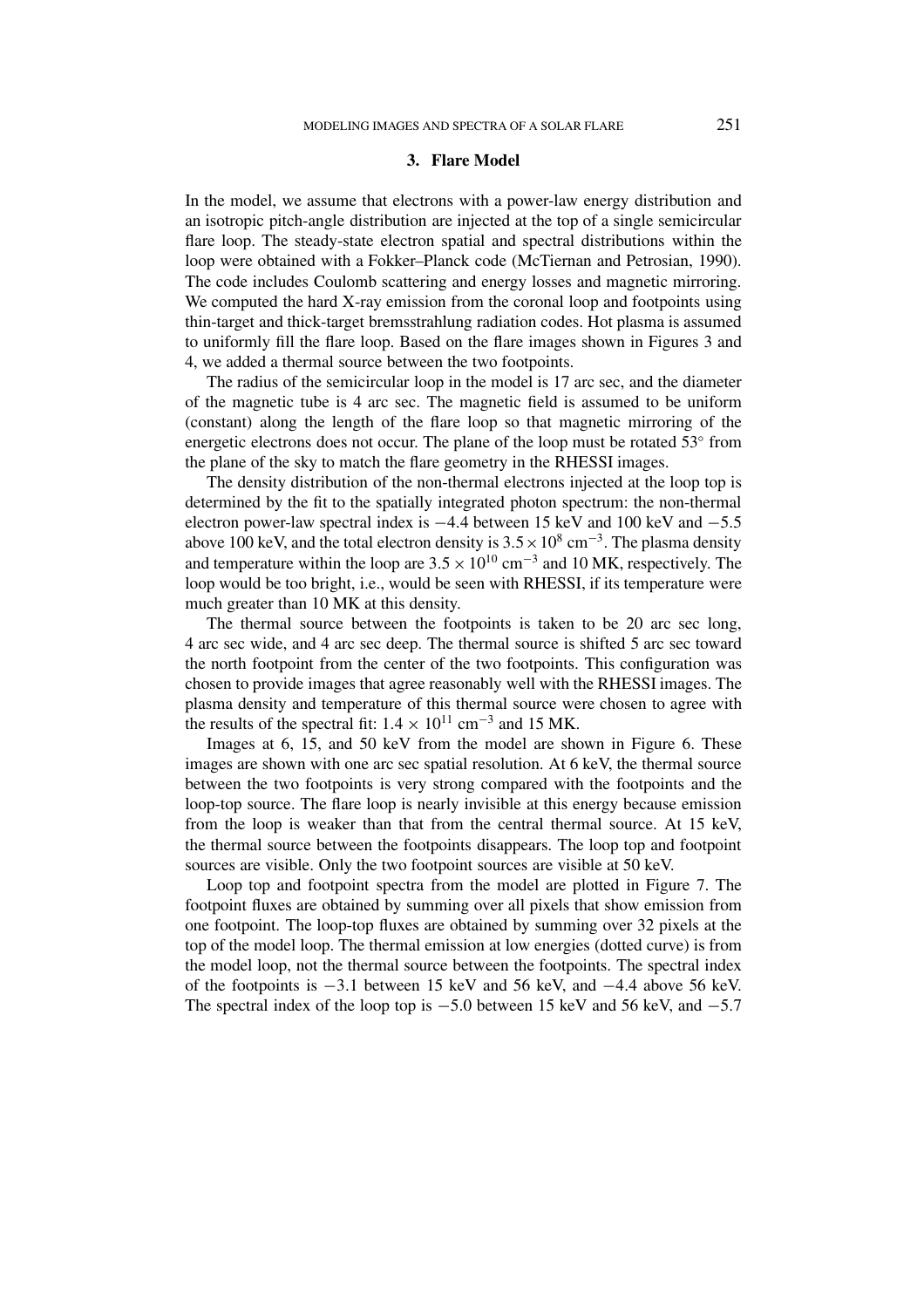

*Figure 6.* Model flare loop images at 6 keV, 15 keV, and 50 keV. Contour levels are 0.05, 0.07, and 0.5 times the peak flux in each image. The spatial resolution is 1 arc sec. These images are not rotated and scaled to the RHESSI images.



*Figure 7.* Spectra from the model loop images. The *top panel* shows the spectrum from the loop top and the *bottom panel* shows the spectrum from a footpoint. The *dashed curve* is the total non-thermal bremsstrahlung from a footpoint or the loop top, the *dotted curve* is the thermal bremsstrahlung from the same region, and the *solid curve* is the total spectrum.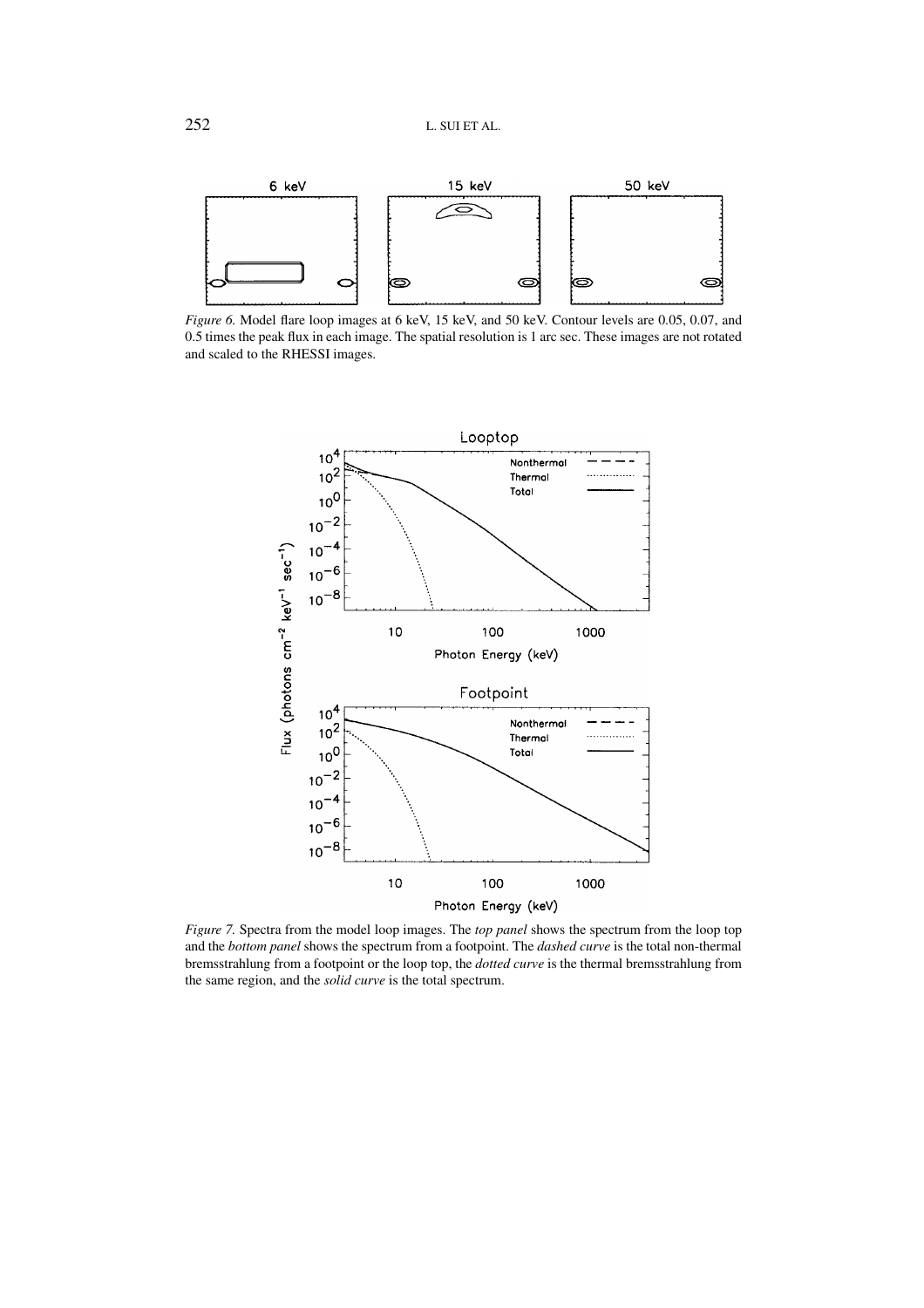above 56 keV. Comparing the model spectra with the data, the spectral index of the footpoints from the model below 56 keV agrees with our estimated index,  $-3$ , from the RHESSI imaging spectra. The spectral index of the loop top is higher than the value of −4 estimated from the data, however.

### **4. Simulation Results and Analysis**

The RHESSI imaging software allows us to input our flare model to obtain simulated images. This allows us to compare simulated images with RHESSI images to test our model. It also allows us to check the imaging software itself to identify possible artifacts from the image-reconstruction process. We input each model image as a  $64 \times 64$  array into the imaging software. All imaging parameters are the same as those used for the RHESSI images. As shown in Figures 8 and 9, the simulated MEM-Sato and CLEAN images roughly agree with the images of Figures 3 and 4. At 6–10 keV, only the thermal source between the two footpoints is visible. At 10 –14 keV, the thermal source still dominates. Note that in the MEM-Sato images, the uniform thermal source appears to be a double source. There is a weak loop-top source visible in both the MEM-Sato and CLEAN images. At 14–20, 20–30, and 30–50 keV, two clear-cut footpoints and a loop-top source are visible. This agrees with the RHESSI images. At 50–70 keV, the loop-top source vanishes and only the two footpoints are still visible.

With this simple simulation process, we have found that both the MEM-Sato and the CLEAN imaging algorithms can alter the relative brightness of the flare components. An example of this is shown in Figure 10. An unprocessed image from the model is shown in the top left panel. This 14–20 keV model image was not used in simulating the RHESSI data because the loop top is too bright. This same image processed with MEM-Sato and with CLEAN are shown in the bottom left and bottom right panels. It was processed in the same way as the other images, including only grids 3 through 8. The upper right panel shows the model image smoothed with a conical response function with a full width at half maximum of 7 arc sec. This simulates the lower resolution of the processed images. In the unprocessed image, the peak flux from each footpoint is about 2 times higher than that from the loop top. In the other three images, however, the peak flux of the loop top is about 2 times higher than that of the footpoints. This is because the loop-top source is more extended than the footpoints, and the spatial averaging at the lower spatial resolution picks up flux from many pixels in the loop top while the footpoint emission originates from only a few pixels.

As is the case for the unprocessed model image, the north and the south footpoints have about the same peak flux in the smoothed and the CLEAN images. In the MEM-Sato image, however, the peak flux of the north footpoint is 30% higher than that of the south footpoint. For all the images, however, the integrated flux from the north footpoint is about the same as the integrated flux from the south foot-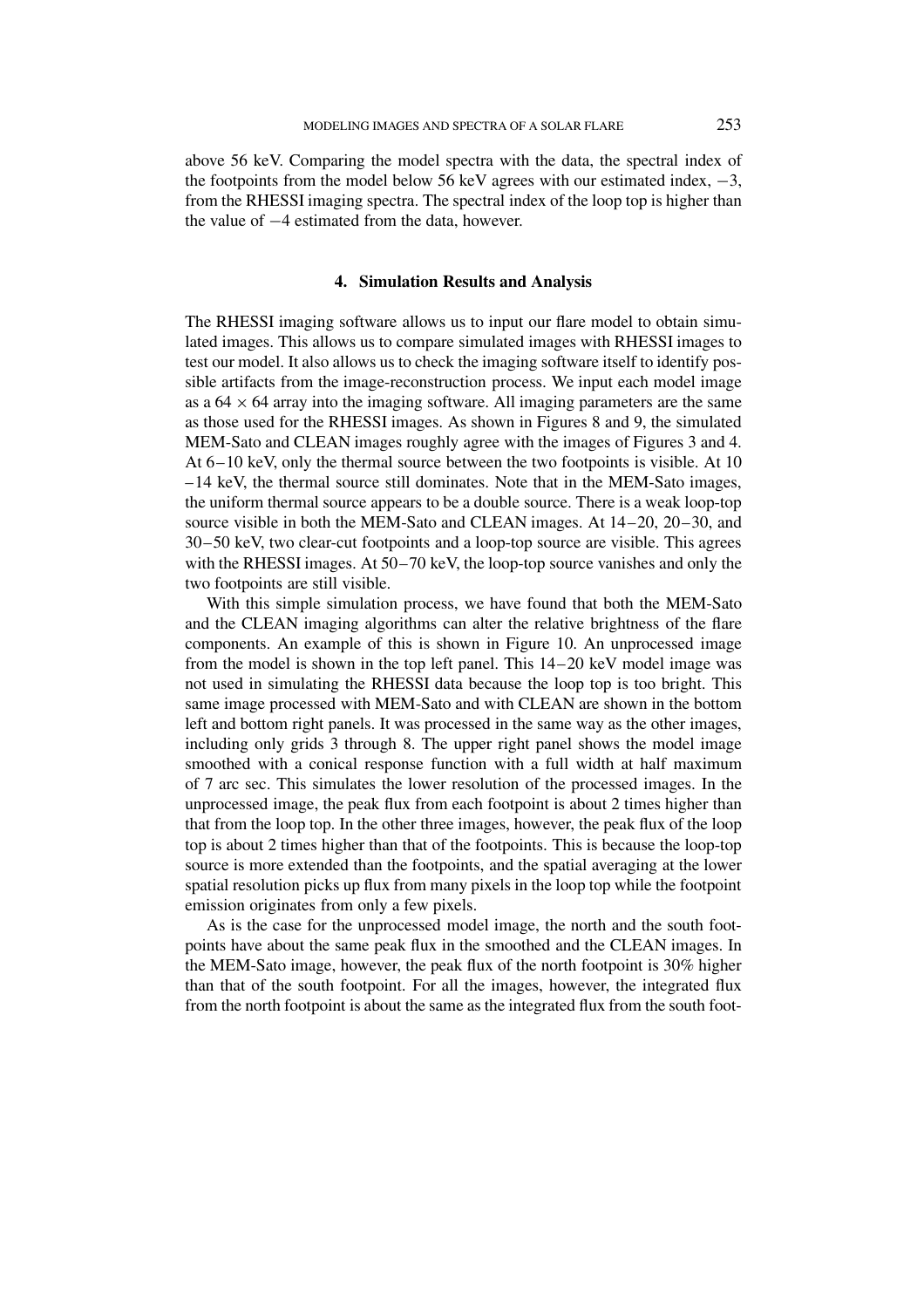

*Figure 8.* MEM-Sato images of the model flare loop. Contour levels are 0.1, 0.3, 0.5, 0.7, and 0.9. The contours are normalized to the peak flux of each image. As in Figures 3 and 4, the *smooth line* is the solar limb.



*Figure 9.* CLEAN images of the model flare loop. Contour levels are the same as Figure 8.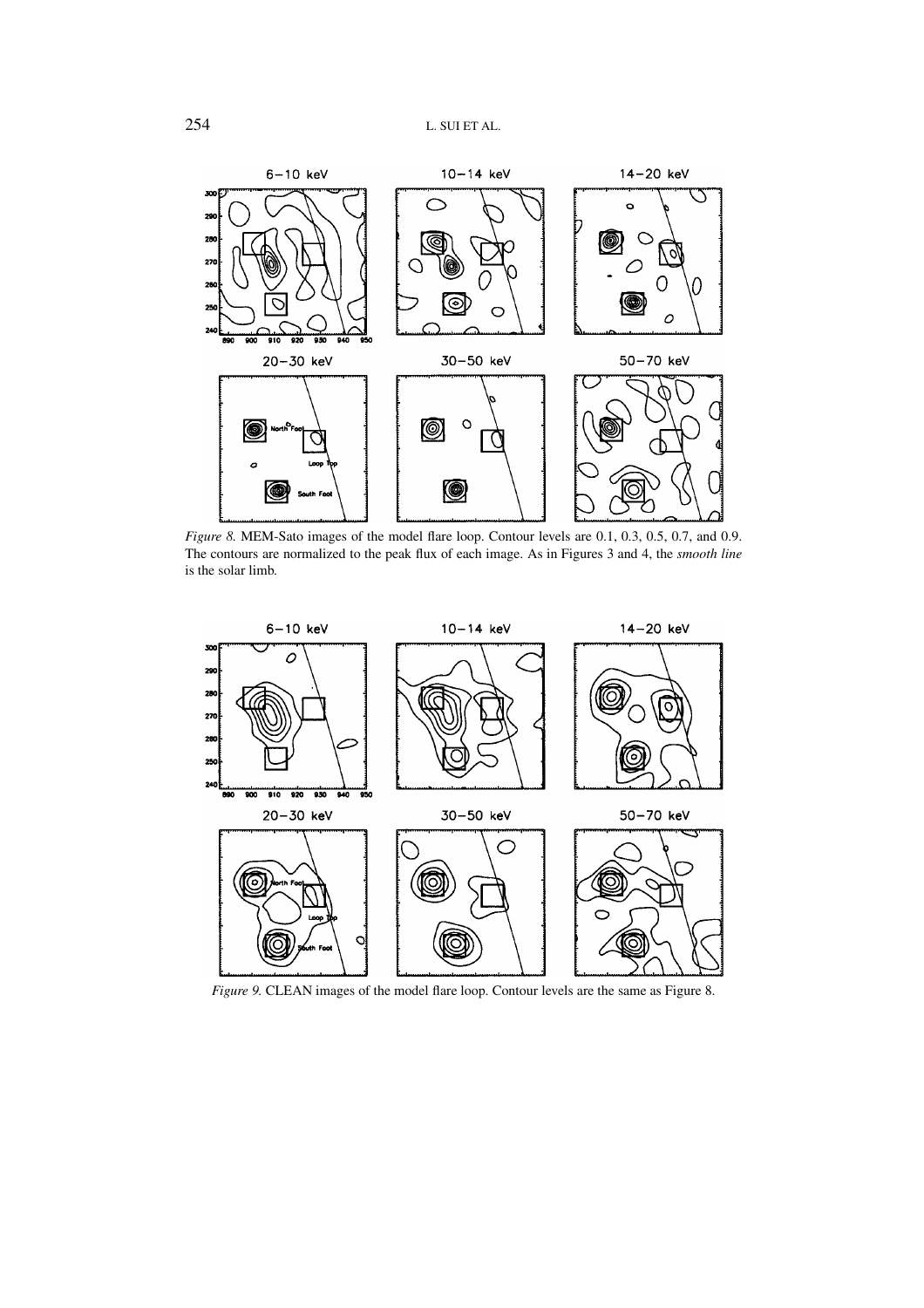#### MODELING IMAGES AND SPECTRA OF A SOLAR FLARE 255



*Figure 10.* An unprocessed image from the flare model (*top left*), the same image convolved with a 7 arc sec FWHM conical response function (*top right*), the same image processed with MEM-Sato (*bottom left*), and the image processed with CLEAN (*bottom right*) are shown. Contour levels are 0.2, 0.4, and 0.7 times the peak flux in each image.

point. MEM-Sato has super-resolved the X-ray sources – they are more compact than the spatial resolution of the instrument. On the other hand, compared to the smoothed image, CLEAN has enhanced the emission from the southern leg of the loop relative to the peak flux from the footpoints by about 130%. Fortunately most of these discrepancies are relatively small, but they could be difficult to recognize in RHESSI images without comparing the images with model images.

Figure 11 shows a simulated image from the model processed with MEM-Sato on the left (Figure 8, 14–20 keV) and the corresponding MEM-Sato flare image on the right (Figure 3,  $14-20 \text{ keV}$ ). For clarity, an additional low-flux contour  $(0.05)$ has been added to the RHESSI map from Figure 3. Some artificial sources appear in the simulated image. Comparing the simulated MEM-Sato image with the RHESSI MEM-Sato image, we can see similar patterns in both images. Consequently, we deduce that these 'sources' between the footpoints and the coronal source in the RHESSI flare image are also not real.

Spectra obtained from these simulated images from the model are shown in Figure 5 along with the spectra obtained from the RHESSI flare images. The fluxes from the model are marked with diamonds. Lacking error bars for the fluxes deduced from the flare images, we do not yet have a meaningful, quantitative test of goodness of fit. Nevertheless, the footpoint spectrum can be seen to be closely reproduced by the model. The loop-top spectrum, on the other hand, is poorly reproduced. The model spectrum is too steep relative to the flare data. The loop-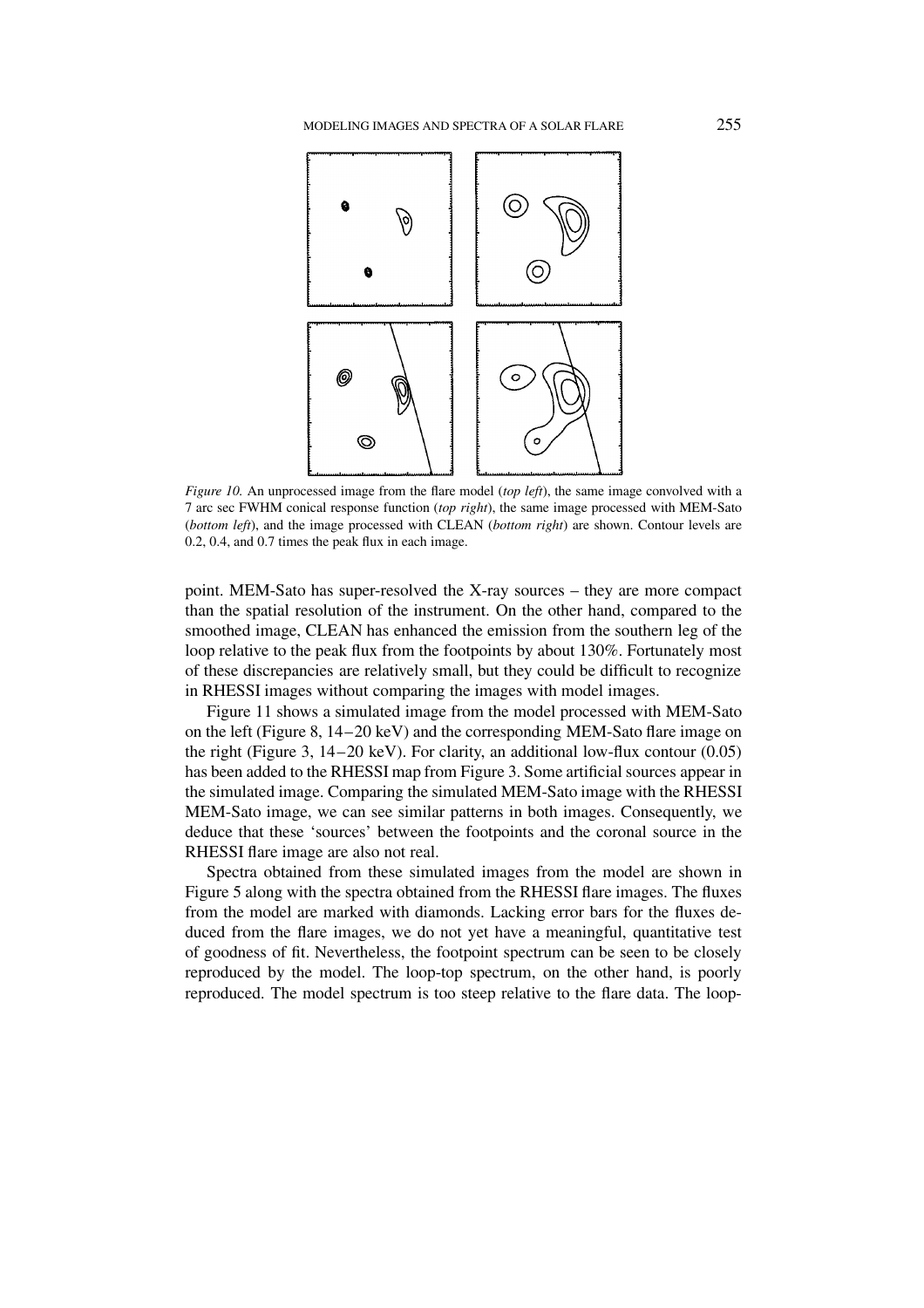

*Figure 11.* MEM-Sato 14–20 keV images of the model (*left*) and of the observed flare (*right*). We can see similar patterns in them. The sources between the loop top and footpoints in the left image are not real. Consequently, we deduce that sources between the footpoints and the loop top in the right image are also not real.

top spectrum for the flare can be fitted with a power-law spectral index of about −4, while the spectral index of the model (15 keV to 50 keV) is about −4*.*7. We have not found a way to rectify this problem without significantly changing the physical model.

Figure 5 shows that the loop-top flux from the model is too high at low energies. The flux at, say, 14–20 keV could be brought into agreement with the flux from the flare by deceasing the plasma density in the loop. At higher energies the looptop source would be too weak, however, and would not be visible in the simulated images.

### **5. Discussion and Conclusions**

Our results indicate that the simple flare model applied here does not adequately describe the X-ray emission from the 20 February 2002 flare. In this model the loop top and footpoint X-ray sources arise from the injection of supra-thermal electrons at the top of a magnetic loop. The lower energy electrons in the injected particle distribution interact with the loop plasma to produce the loop-top source, while the footpoint sources are produced when the particles reach the high-density footpoints of the loop (Holman, 1996). The problem with the model is that the loop-top flux decreases more rapidly with increasing photon energy than indicated by the spectrum obtained from the RHESSI images.

Another issue that at first appears to be inconsistent with the model is the relative timing of the brightening of the north and south footpoints. Figure 12 shows the time history of the emission from each footpoint in the 20–25 keV energy range. The time of peak emission for the north footpoint is about 8 s earlier than that of the south footpoint. Since the time required for a 25 keV electron with a pitch angle of  $45^\circ$  to travel from the top of the loop to a footpoint is only 0.4 s, our simple model does not provide an explanation for this substantial time delay. Higher spatial resolution maps indicate, however, that the southern footpoint is actually two distinct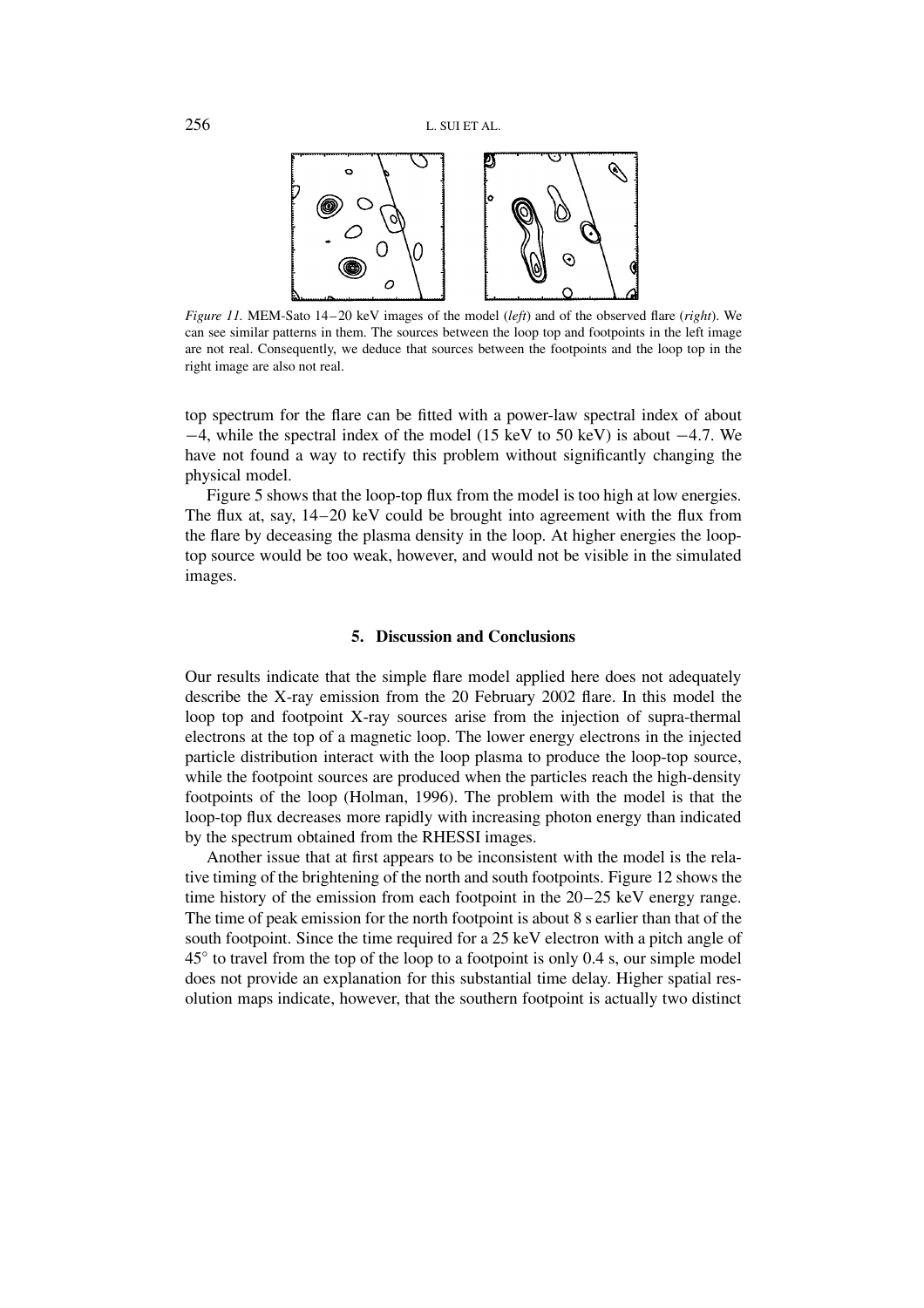

*Figure 12.* Emission history of the two footpoints at 20–25 keV. The start time is 11:05:00 UT. The peak of the north footpoint emission is earlier than the peak of the south footpoint emission by about 8 seconds.

footpoints that reach peak brightness at different times (Krucker and Lin, 2002). The peak emission from the northern footpoint appears to be co-temporal with the peak of the emission from the northern component of the southern footpoint. The peak in the emission from the southern component of the southern footpoint is co-temporal with a secondary peak in the emission from the northern footpoint. Therefore, the timing does not appear to be inconsistent with the electron propagation time. The relative timing and brightness of the footpoint pairs still require an explanation, however.

We have found that the comparison of RHESSI images with images generated from a model provides a valuable check on the image reconstruction process. We found that this comparison allowed us to identify spurious sources and enhanced source fluxes in the reconstructed maps. We also found that the MEM-Sato algorithm misrepresented the uniform thermal source included in the model, displaying it as a double source rather than an elongated single source.

Given the low flux of the loop-top source relative to the footpoints, its reality must be questioned. Our use of two different image reconstruction techniques and comparison with the simulated maps from the model indicate that it is a real source, however. Also, post-flare loops observed with the SOHO EIT indicate the presence of a loop extending from the hard X-ray footpoints to the loop-top source (see Figure 4 of Krucker and Lin, 2002).

The thermal source between the footpoints was an unexpected feature of the flare emission. This source dominated the thermal radiation from the flare. This would not have been unexpected if we had been looking down on a flare loop on the disk of the Sun. It is an unexpected feature, however, for a loop at the limb of the Sun with a loop-top source displaced toward the limb. We found the thermal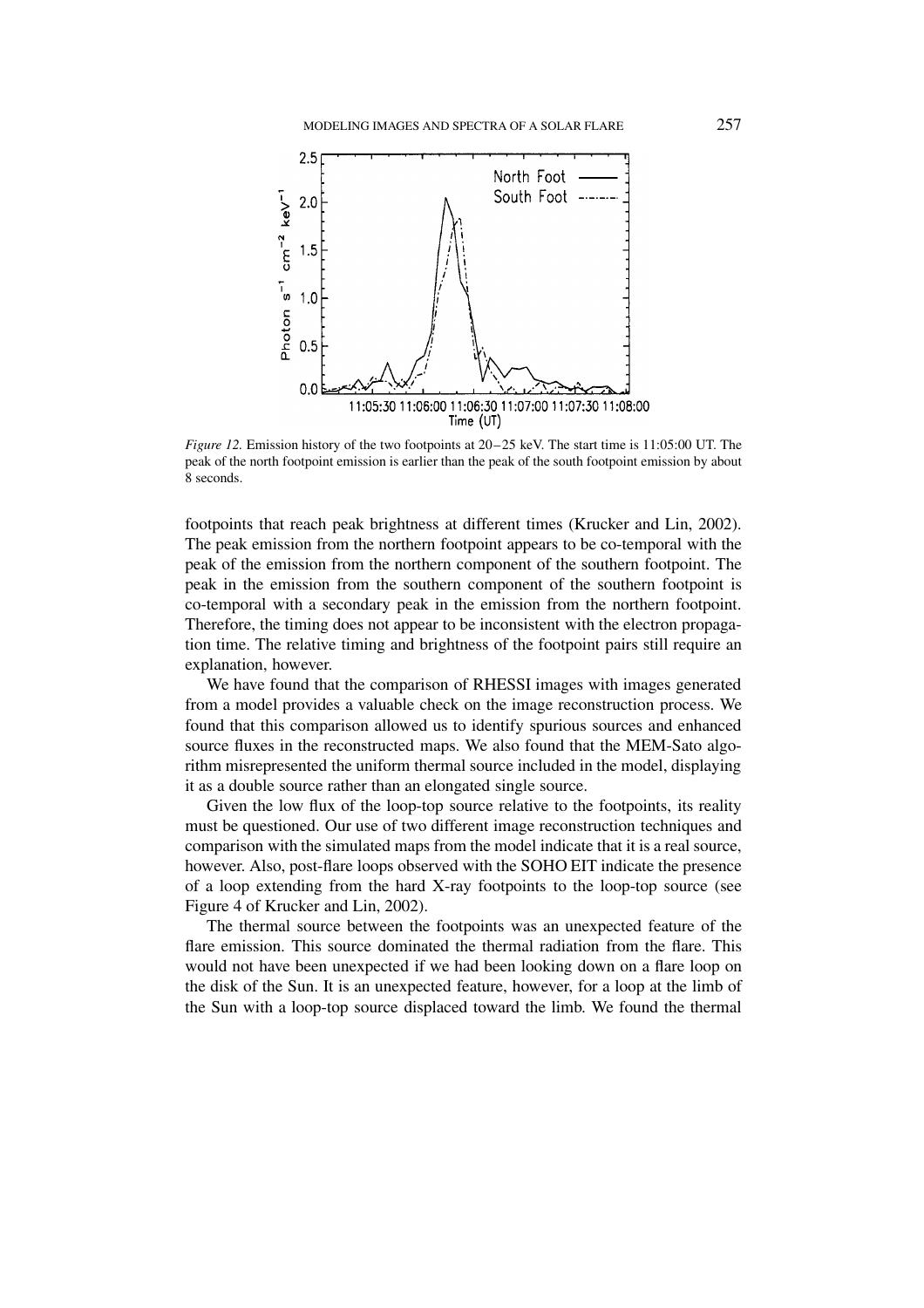### 258 L. SUI ET AL.

source to be located closer to the northern hard X-ray footpoint than the southern footpoint. It is interesting that the northern footpoint was also the first to reach peak brightness. It is likely that this thermal source was a low-lying loop interacting with the northern footpoint of the higher loop containing the loop-top source. The northern component of the southern footpoint is likely to have been the southern footpoint of this low-lying loop.

A significant handicap we faced for this analysis was the lack of knowledge of the uncertainties in the fluxes obtained from the RHESSI images (Figure 5). Without a knowledge of these uncertainties, we could not properly evaluate the ability of the model to fit the imaged spectra. Our future work will include a careful evaluation of the imaging and the simulation processes to establish a realistic estimate of these uncertainties. This will include obtaining images using the PIXON method (Metcalf *et al.*, 1996). The PIXON method requires more time to produce an image, but an estimate of the uncertainties is provided by the algorithm and the photometry is expected to be better.

We will also seek out refinements to our model and to other models that may provide a more acceptable description of the observational results from this and other flares observed by RHESSI. Other particle injection and propagation models that include a density enhancement (Wheatland and Melrose, 1995) or magnetic trapping (Fletcher and Martens, 1998) at the top of the loop are likely to suffer the same problem with the loop-top spectrum as the model applied here. If this problem is not resolved, the most likely conclusion is that supra-thermal electrons are accelerated in the loop-top source and/or elsewhere in the observed flare loop.

The temperature of 10 MK or less deduced for the loop containing the loop-top source is rather low for a flare loop. Heating of the loop plasma by the suprathermal electrons alone, especially in the region of the loop-top source, can be quite high. We will explore models that include a hotter plasma, perhaps confined to the loop-top region, to determine if they can be consistent with the RHESSI results.

We found several functions that provided a good fit to the spatially integrated flare spectrum. For weak to moderate intensity flares such as the flare analyzed here, the flux typically becomes undetectable above the background at energies below 200 keV. These flares are amenable to a wider variety of spectral fits than more intense flares for which the spectrum can be established up to energies of 500 keV or above. Our future studies will include the analysis of these more intense flares that have now been observed by RHESSI.

### **Acknowledgements**

This work was supported in part by the NASA Sun–Earth Connection Program and the RHESSI Project. This work would not have been possible without the dedication, hard work, and support of the entire RHESSI team. We especially thank